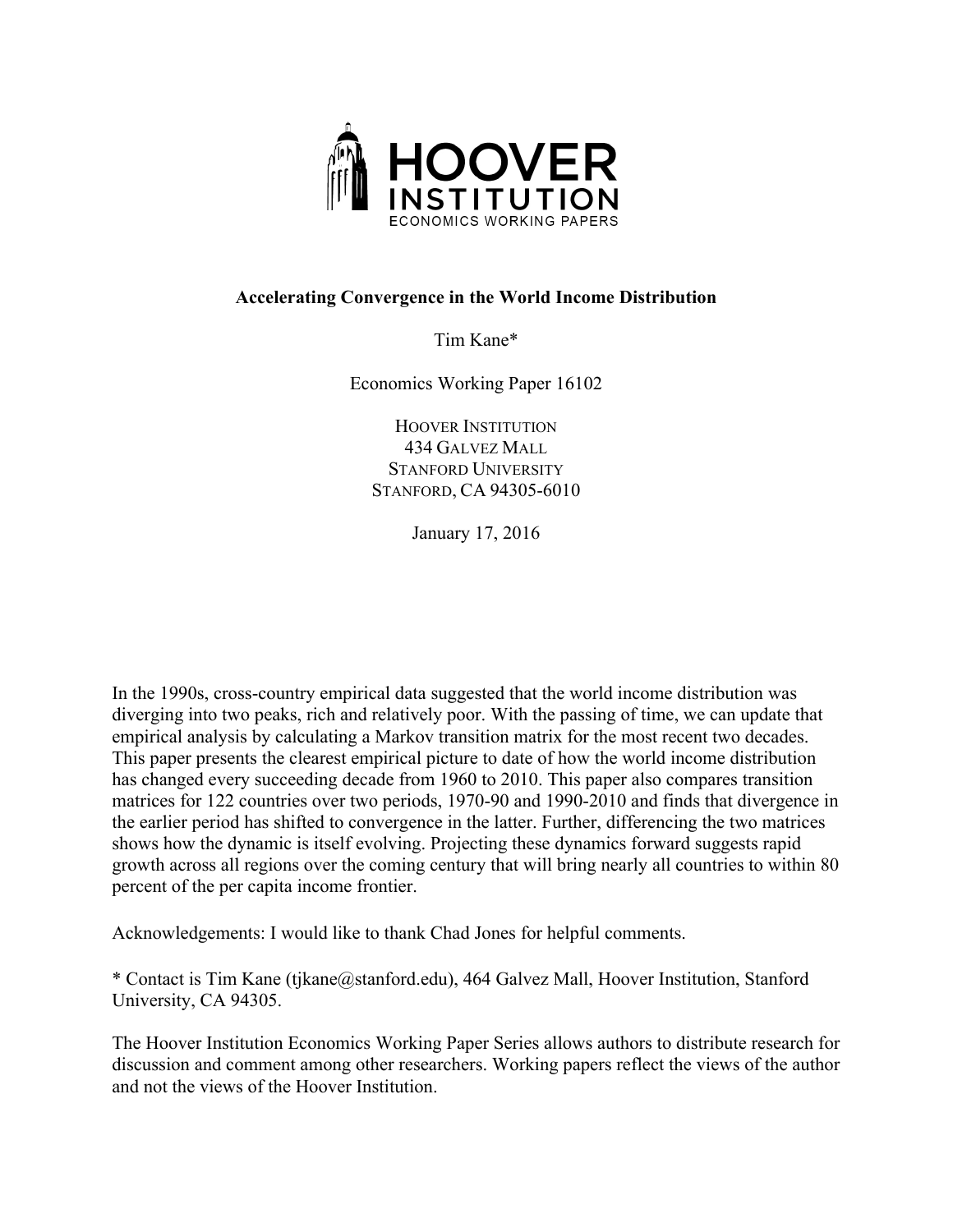# **1 Introduction**

Two decades ago, the world's economies seemed to be diverging into rich and poor clubs, widely described as the first world and the third world. A series of studies attempted to resolve the convergence question, notably Abramowitz (1986), Baumol (1986), and DeLong (1988). With panel data in the form of the Penn World Table (PWT), scholars were able to investigate theories of comparative growth across countries and time. Econometric studies attempted to resolve the convergence question by identifying a significantly negative coefficient on the typical country's initial income level in an equation explaining its growth rate. "Divergence, Big Time" was the provocative conclusion drawn by Lant Pritchett (1997).

In contrast, the possibility of a diverging "twin peaks" phenomenon was first identified by Quah (1993, 1996). It is possible for the median country to be converging (or diverging) despite the separation of the distribution into two income clubs, one rich, one poor. Quah was challenging researchers to look at the world income distribution's changing shape instead of econometric models. Within a decade there were empirical papers showing the divergence conclusion had been premature, notably Sala-i-Martin's (2006) aggregation of internal country income distributions.



Figure 1. Relative log incomes 1960-2010, population weight (N=106)

A novel approach to the convergence debate was Charles Jones' (1997) analysis of the evolution of the world income distribution between 1960 and 1988 using a Markov switching matrix. The matrix captured how countries moved among six income tiers relative to the leading economy (the United States). Further, Jones used the matrix to forecast a long-term equilibrium which confirmed the twin peaks dynamic. Even so, Jones concluded, "The long-run results here suggest that there is no development trap into which the poorest countries will be permanently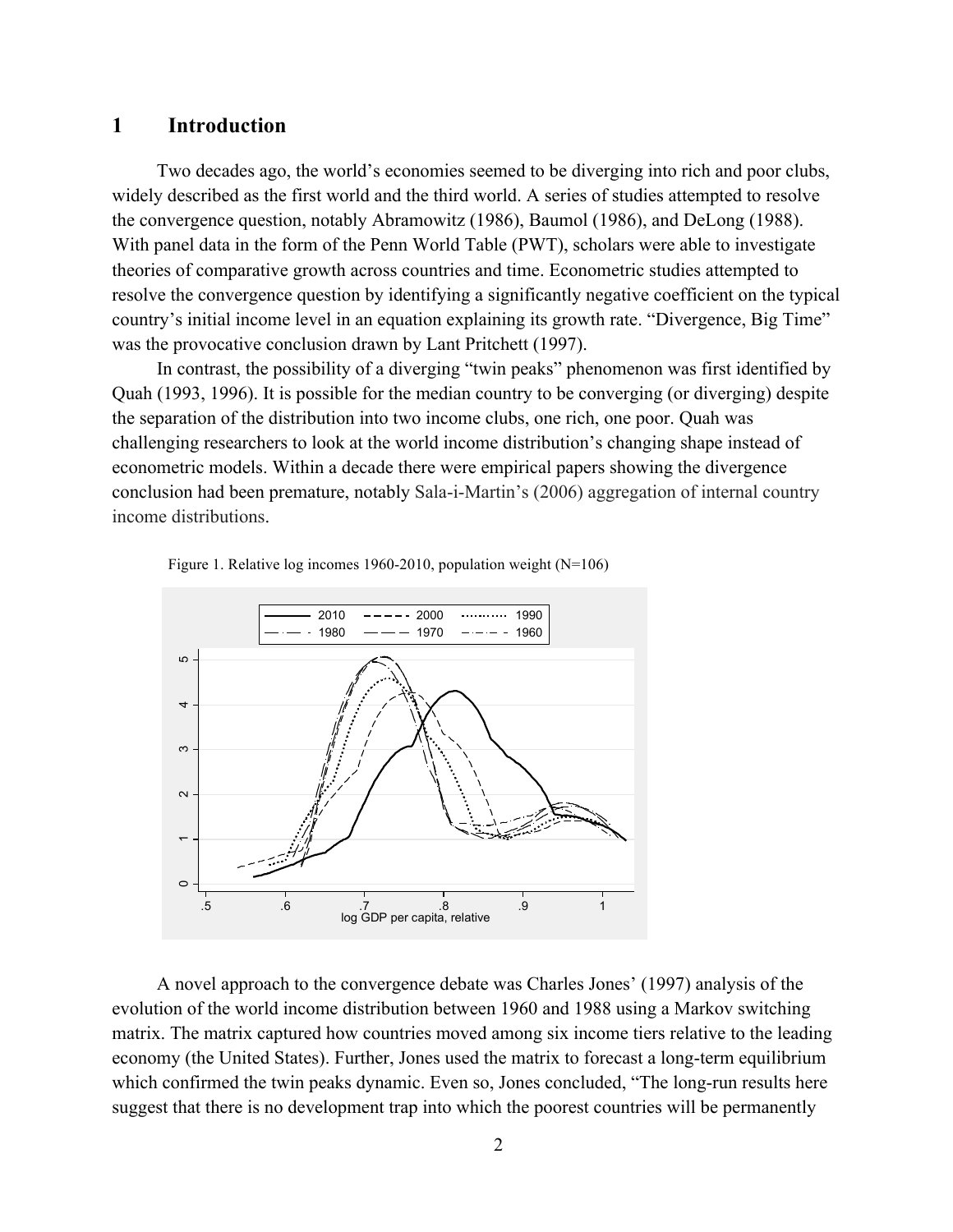condemned." This long-run distribution, the result of multiplying the distribution by the transition matrix "many times," anticipates a future in which only one-fifth of countries will be in the richest tier (above the 80 percent relative level of the highest-income country). Anyone who doubted that conclusion had to wait until the PWT aged and increased its time dimension.

Have the distribution dynamics been steady? I hypothesize that the transition matrix is itself evolving, perhaps accelerating. Using data from the latest Penn World Table (Mark 8.1), figure 1 shows that the population-weighted world income distribution has evolved away from twin peaks into a single, fatter-tailed, wealthier peak. The figure shows six different distributions for each decade: 1960, 1970, 1980, 1990, 2000, and 2010 – each relative to the leading economy. Even though the leading economy is itself growing, there has been a distinct and uninterrupted rightward shift in each succeeding distribution. Moreover, the rightward shift appears stronger with each decade. In this paper, I compare the predicted 2010 distribution to the actual 2010 outcomes. I also explore whether the transition dynamics have been steady.

# **2 Transition Dynamics**

The PWT contains population and real gross domestic product measures to allow for crosscountry comparisons of income per capita over time. There are 167 countries in the table, but some have data that extends back no further than 1960, some to just 1970. Many countries have populations of 300,000 people or fewer, and those were not included here.

The first challenge in conducting this kind of study is defining the dataset. It involves a tradeoff between breadth of countries and length of years. The longest possible dataset that includes observations from 1950 can include only 53 countries. More than twice as many countries (106) are included if the dataset starts in 1960. However, the relative distribution of incomes in 1960 is nearly identical to 1970, and by limiting the time dimension to 1970, 122 countries can be included in the panel. This paper focuses on a 122 country dataset of real GDP per capita. That allows me to calculate a transition matrix for two different periods, 1970-1990 and 1990-2010. The two periods have wildly different transition dynamics.

If we calculate a single matrix based on the transition of countries from 1970-1990, similar to what Jones calculated for 1960-1988, our projected world income distribution will remain twin-peaked a century from now. If we use the 1990-2010 matrix, the projected distribution will be dramatically wealthier and single-peaked. Both approaches assume the same matrix dynamics will iterate forward. Alternatively, if we calculate a model of matrix evolution, the dynamics continuously change, which predicts that nearly every country in the world will have converged to the top tier in 100 years.

In 1970, one in five countries could be considered advanced economies. The rest had per capita incomes that averaged less than 40 percent of the United States level. Table 1 shows the distribution of relative national income per capita using the six tiers defined by Jones. The poorest countries (which I label tier 6) have average per capita incomes below 5 percent of the contemporary U.S. level. The cutoff levels between the six tiers are 5 percent, 10 percent, 20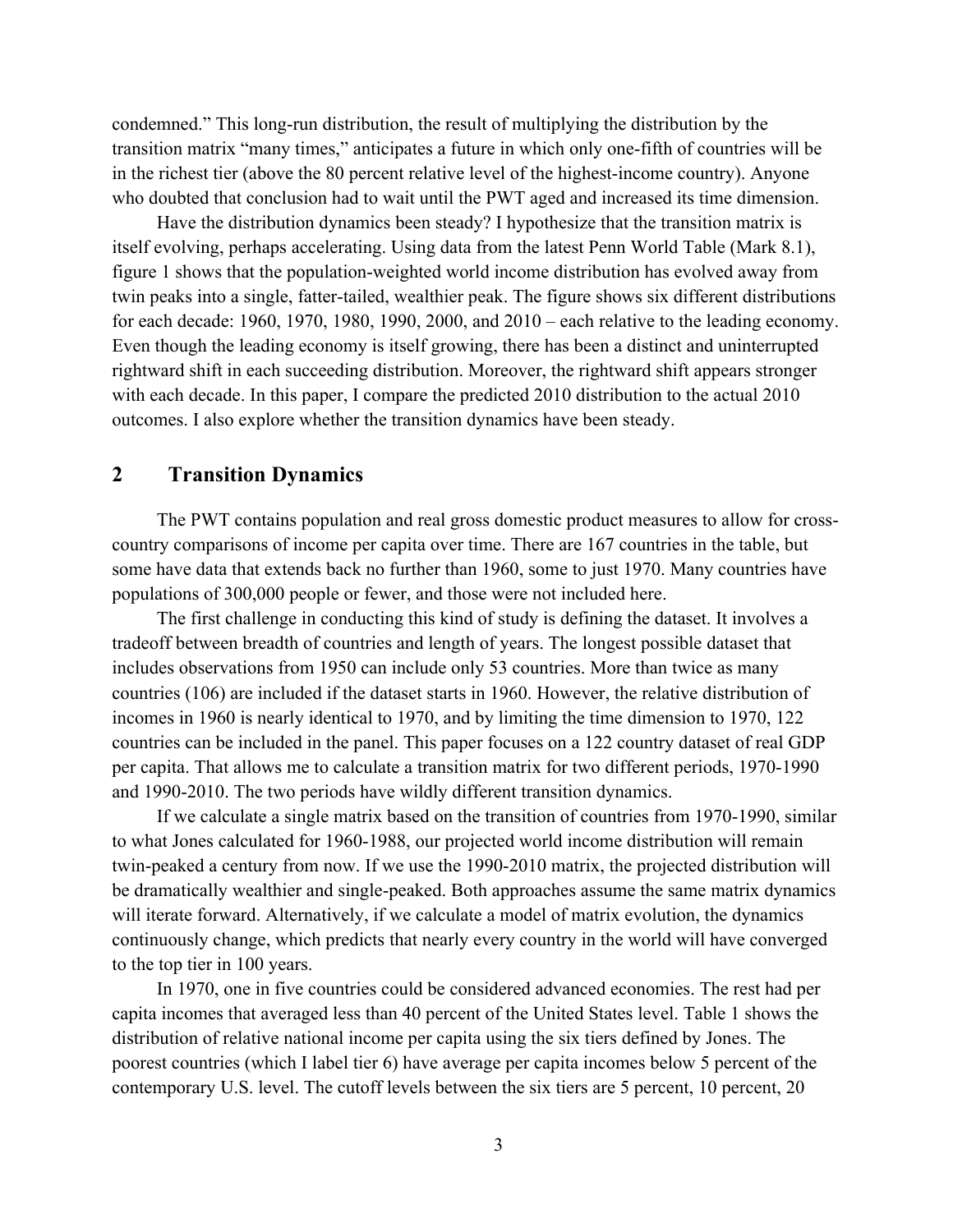percent, 40 percent, and 80 percent. For example, U.S. income per capita in 1970 was \$20,547. Indonesia's average income was \$821, which placed it in tier 6.

|                   | $\sim$ 0.000 in the complete state of the complete complete $\sim$ 0.000 mm $\sim$ 0.000 mm $\sim$ |      |      |      |
|-------------------|----------------------------------------------------------------------------------------------------|------|------|------|
|                   |                                                                                                    | 1970 | 1990 | 2010 |
| Tier 6            | $\hat{y} \leq .05$                                                                                 | 16   | 32   | 27   |
| Tier 5            | $.05 < \hat{v} \le .10$                                                                            | 32   | 21   | 17   |
| Tier <sub>4</sub> | $.10 < \hat{y} \le .20$                                                                            | 27   | 22   | 21   |
| Tier 3            | .20 < $\hat{v} \le$ .40                                                                            | 22   | 18   | 21   |
| Tier 2            | $.40 < \hat{v} \le .80$                                                                            | 18   | 25   | 20   |
| Tier 1            | $\hat{v} > .80$                                                                                    |      |      | 16   |

**Table 1. World Income Distributions in 1970, 1990, and 2010**

Entries in the table reflect the number of countries with relative incomes in each tier. Income per capita relative to the highest-income country is represented by the variable  $\hat{v}$ *.* 

In 1990, the world income distribution looked visibly twin-peaked: the number of the relative poorest countries (tier 6) doubled from 1970, while the number of countries in the richest two tiers also increased. This 1970-1990 trend is what led many observers to the conclusion that the world was diverging rather than converging. However the most recent data for the year 2010 shows a remarkable turnaround. There was a shift of countries up the distribution tiers, with fewer in the poorest relative group and many more in the richest tier 1.

Within this overall distribution, there were dynamic shifts. The full transition pattern is shown in figure 2. It shows 39 countries dropping to lower-income tiers, 63 holding steady, and only 20 rising to higher-income tiers. Looking specifically at the poorest relative tier, there were 16 countries in tier 6 in 1970, and 32 in in 1990. This is a result of 12 countries staying in the tier, four rising (three to tier 5, one to tier 4), and 20 falling (18 from tier 5, two from tier 4).

#### **Figure 2. Country transitions among relative income tiers, 1970-1990**



For example, by 1990, Indonesia's average income had risen to \$2730 while the U.S. had grown to \$31,439. In relative terms, Indonesia had 8.7 percent of U.S. income levels, which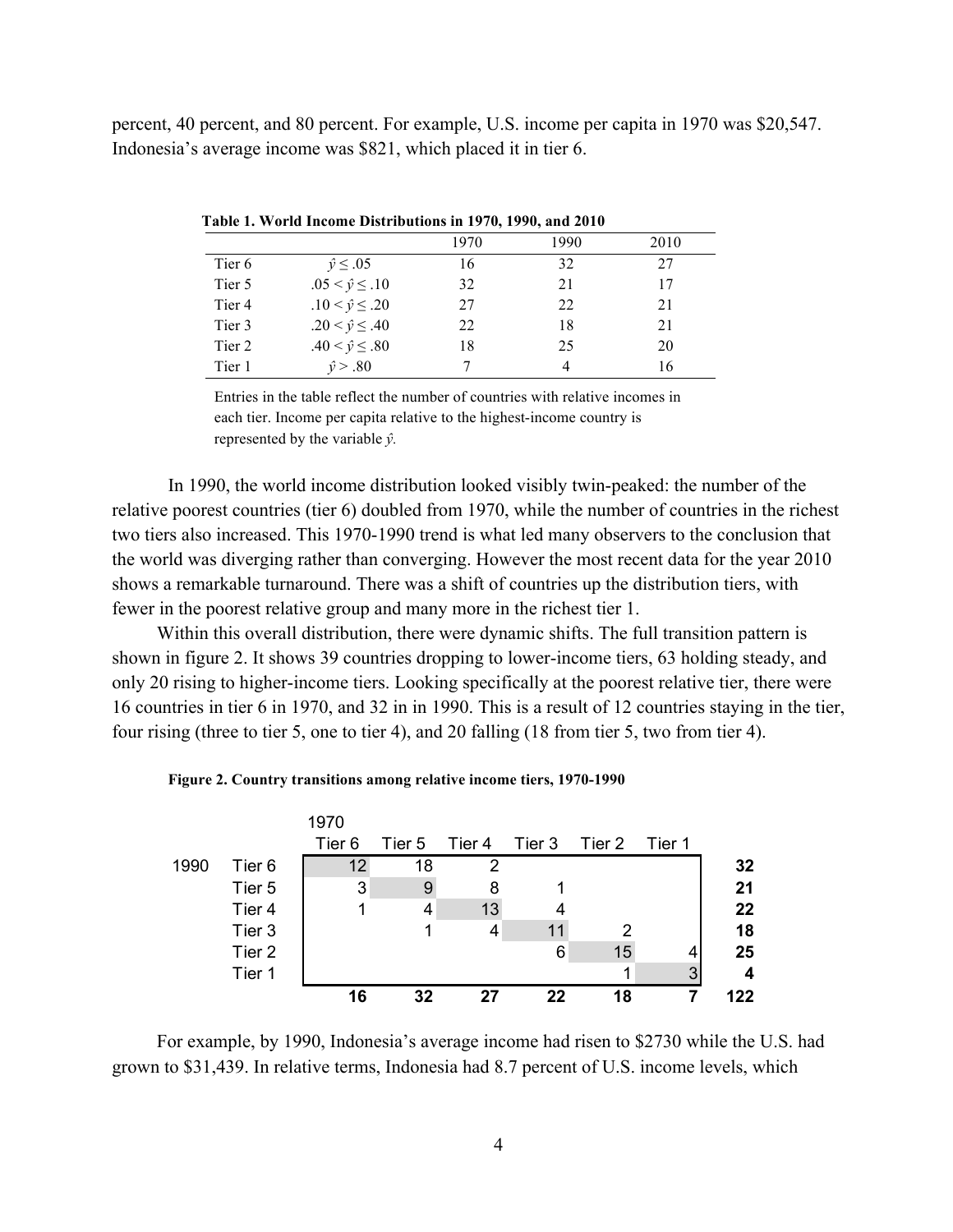means it rose to tier 5. Unfortunately, that kind of fast growth experience was rare in the two decades after 1970.

The next step is to convert the numbers from figure 2 into a transition matrix *M* of the form

$$
\hat{y}_2 = M \hat{y}_1
$$

where  $\hat{y}_i$  is a vector of relative income per capita counts at the end of period *i* and *M* is the transition matrix governing movement among the tiers. This is a simple matter of changing each column in figure 2 into fractions that sum to unity, shown in figure 3.

| $M_1 =$ | 75% | 56% | 7%  | $0\%$ | 0%    | 0%  |
|---------|-----|-----|-----|-------|-------|-----|
|         | 19% | 28% | 30% | 5%    | 0%    | 0%  |
|         | 6%  | 13% | 48% | 18%   | $0\%$ | 0%  |
|         | 0%  | 3%  | 15% | 50%   | 11%   | 0%  |
|         | 0%  | 0%  | 0%  | 27%   | 83%   | 57% |
|         | 0%  | 0%  | 0%  | 0%    | 6%    | 43% |

**Figure 3. Markov transition matrix, 1970-1990** 

Is this *M* dynamic stable over time? In other words, is the matrix  $M_1$  steady for all time periods, or does it evolve into some *M2* for the next 20-year period, *M3* for the next, and so on? This is easy to assess by projecting one cycle ahead  $(\hat{y}_3)$  using the  $M_1$  matrix. In table 2, I compare this projected 2010 distribution to the actual 2010 distribution in the PWT. The difference is dramatic: there are ten fewer tier 6 countries and five *times* more tier 1 countries in reality than the *M1* dynamics projected.

| " " "The meeting Distributions in 2010, projected and actual |                         |             |        |  |  |
|--------------------------------------------------------------|-------------------------|-------------|--------|--|--|
|                                                              |                         | <i>2010</i> | 2010   |  |  |
|                                                              |                         | projected   | actual |  |  |
| Tier <sub>6</sub>                                            | $\hat{v} \leq .05$      | 37          | 27     |  |  |
| Tier 5                                                       | $.05 < \hat{v} \le .10$ | 19          | 17     |  |  |
| Tier 4                                                       | $.10 < \hat{v} \le .20$ | 18          | 21     |  |  |
| Tier 3                                                       | $.20 < \hat{v} \le .40$ | 16          | 21     |  |  |
| Tier 2                                                       | $.40 < \hat{v} \le .80$ | 28          | 20     |  |  |
| Tier 1                                                       | $\hat{v} > .80$         | 3           | 16     |  |  |

**Table 2. World Income Distributions in 2010, projected and actual**

In the second period from 1990 to 2010, it appears there is much more upward movement than *M1* can explain. That is, there is convergence toward the higher incomes across *all* tiers. That empirical pattern is even more compelling in the 1990-2010 dynamics in figure 4. In this latter period, there were only 7 countries dropping, compared to 45 rising. The answer to the stability question is no, the *M* dynamic is not stable. Rather, an important fact revealed by our analysis so far is that world income distribution dynamics are changing in manner that reflects convergence at many levels of income.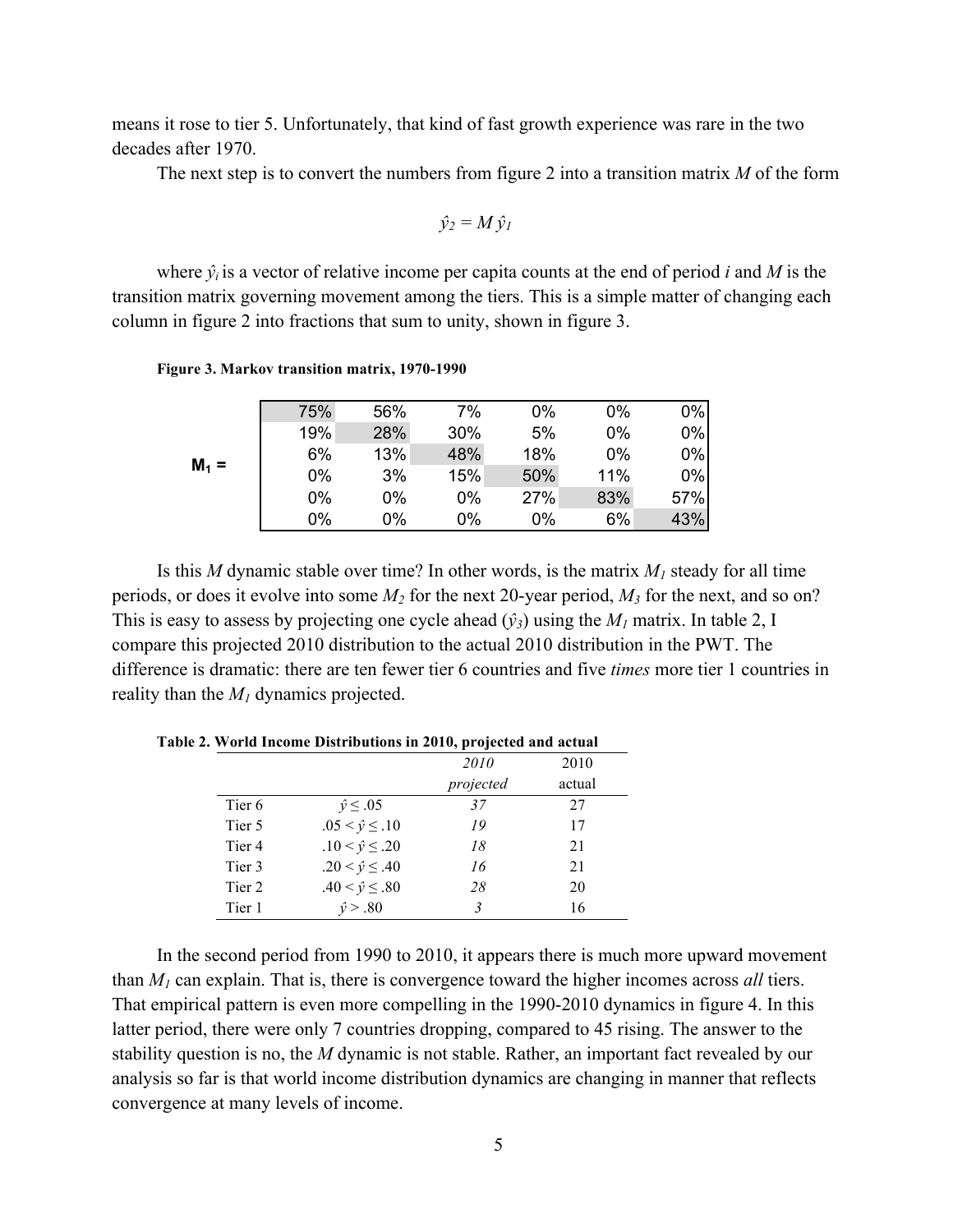**Figure 4. Country transitions among relative income tiers, 1990-2010, and associated dynamic matrix**

|        |                   | 1990              |                |        |        |        |        |     |
|--------|-------------------|-------------------|----------------|--------|--------|--------|--------|-----|
|        |                   | Tier <sub>6</sub> | Tier 5         | Tier 4 | Tier 3 | Tier 2 | Tier 1 |     |
| 2010   | Tier <sub>6</sub> | 23                | 4              |        |        |        |        | 27  |
|        | Tier 5            | 8                 | $\overline{7}$ | 2      |        |        |        | 17  |
|        | Tier 4            | 1                 | 7              | 12     |        |        |        | 21  |
|        | Tier 3            |                   | 3              | 8      | 10     |        |        | 21  |
|        | Tier 2            |                   |                |        | 6      | 14     |        | 20  |
|        | Tier 1            |                   |                |        | 1      | 11     | 4      | 16  |
|        |                   | 32                | 21             | 22     | 18     | 25     | 4      | 122 |
|        |                   |                   |                |        |        |        |        |     |
|        |                   | 72%               | 19%            | 0%     | $0\%$  | 0%     | 0%     |     |
|        |                   | 25%               | 33%            | 9%     | 0%     | 0%     | 0%     |     |
|        |                   | 3%                | 33%            | 55%    | 6%     | $0\%$  | $0\%$  |     |
| $M2$ = |                   | 0%                | 14%            | 36%    | 56%    | $0\%$  | 0%     |     |
|        |                   | 0%                | 0%             | 0%     | 33%    | 56%    | $0\%$  |     |
|        |                   | 0%                | 0%             | 0%     | 6%     | 44%    | 100%   |     |

From this, I was able to generate a 1990-2010 Markov transition matrix, *M2* which is shown in figure 4. If this latter dynamic holds in the near future, then five to six countries will rise to the wealthiest tier every decade, and none will drop. At the same time, three or four countries from the poorest tier will rise each decade while a different 1 or 2 will fall back. This is a pattern of slow but definite convergence. But is there any point in making future projections if the dynamics are unstable? More to the point, does instability mean random, or might there be a pattern in the changing dynamics?

Historically, as Jones noted, the world's frontier economy grew reliably after about 1800, but the growth rate itself grew as well. Income growth accelerated from less than a tenth of a percent per year to 0.5 to 1.0 and ultimately to the modern norm of "2 percent per year." There's no reason to think that transition dynamics are not accelerating as well. Indeed, the pattern in figure 1 appears to show acceleration towards greater convergence every decade. Let's set that aside for discussion later, and here consider the mechanics of the evolving dynamics.

To generate an evolution matrix, *Z,* I compared changes between the transition matrices,  $M_1$  and  $M_2$ , specifically by calculating the ratio across cells I then extrapolate the 2010-2030 transition matrix,  $M_3$ , by point multiplying  $M_2$  with  $Z$ , and normalizing the cells in each column so that they sum to 100%. Evolution in the transition dynamics continues again during the next 20-year period, then again and again, iteratively. I generated transition matrices this way to forecast the world income distribution as far forward as 2110 under evolving dynamics and baseline scenarios. For tractability, I present just one of these projected matrices below, *M7* (for 2090-2110).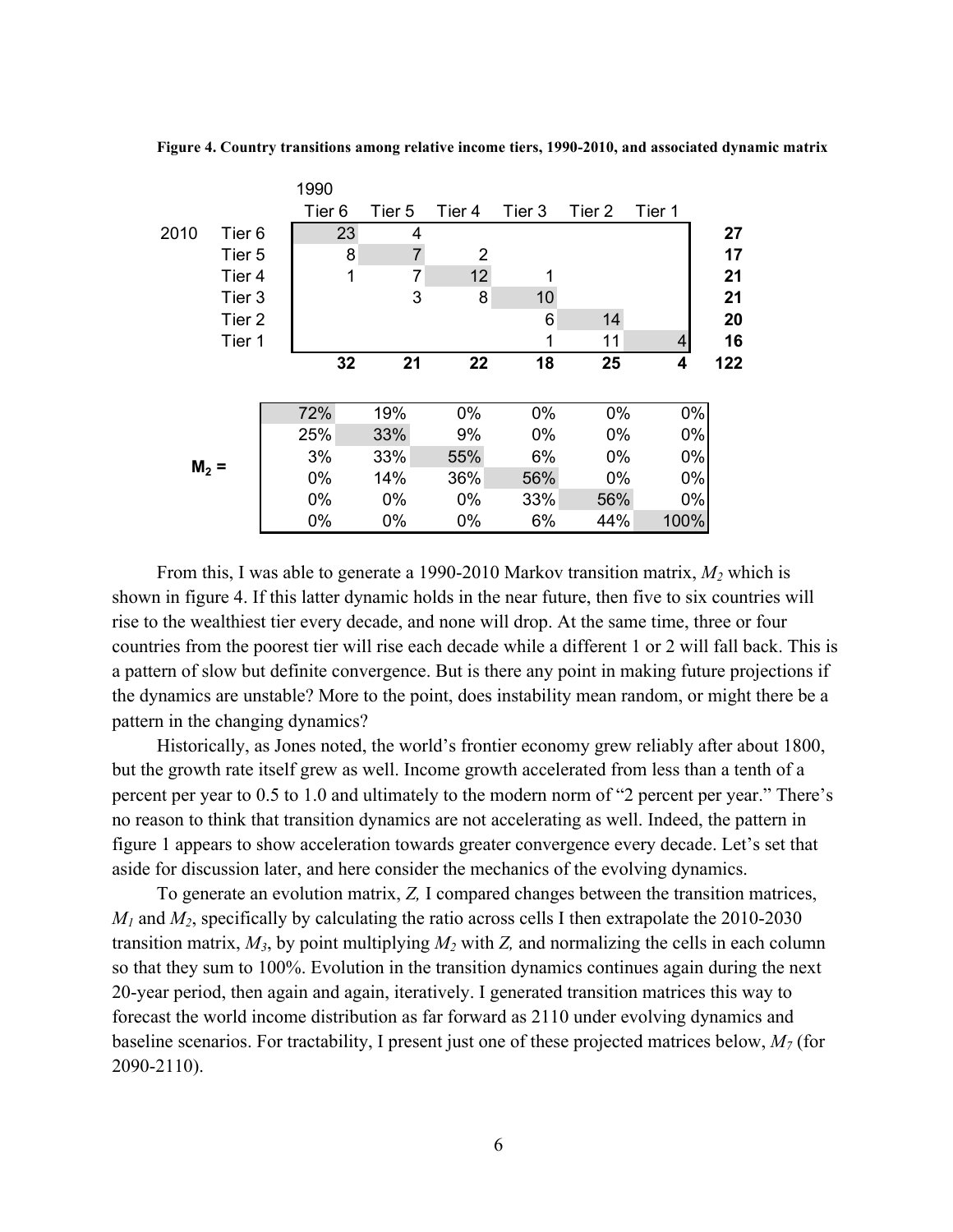**Figure 5. Future Markov transition matrix, 2090-2110 (M7)**

| $M7 =$ | 36% | 0%    | 0%  | $0\%$ | 0%   | $0\%$ |
|--------|-----|-------|-----|-------|------|-------|
|        | 64% | $0\%$ | 0%  | 0%    | 0%   | $0\%$ |
|        | 0%  | 14%   | 3%  | 0%    | 0%   | $0\%$ |
|        | 0%  | 86%   | 97% | 51%   | 0%   | $0\%$ |
|        | 0%  | 0%    | 0%  | 49%   | 0%   | $0\%$ |
|        | 0%  | 0%    | 0%  | 0%    | 100% | 100%  |

Compare what can happen to a tier 5 country in 1990 versus 2090. In 1990, the *M2* transition dynamics show what did happen—a tier 5 country had 19% chance of falling one tier, 33% chance of staying put, a 33% chance of rising one tier, and a 14% chance of rising up to tier 3. By 2090, accelerating convergence will change the dynamics so that no country in tier 5 is likely to decline or even stay steady. Instead, there will be a 14% likelihood of rising to tier 4 and an 86% likelihood of rising to tier 3 during the following two decades.

Table 3 presents a summary of the 2050 distribution under four different projection scenarios. In scenario 1, the transition patterns of 1970-1990 hold constant and the distribution evolves according to  $M_l$ . In the second scenario, the more recent patterns of 1990-2010 continue and the distribution evolves according to *M2*. In the third scenario, the transition matrix does not stabilize but instead evolves as described above. In the fourth scenario, the transition matrix is an average of  $M_1$  and  $M_2$ .

|        |                         | 2010 | 2050       | 2050       | 2050        | 2050        |
|--------|-------------------------|------|------------|------------|-------------|-------------|
|        |                         |      | Scenario 1 | Scenario 2 | Scenario 3  | Scenario 4  |
|        |                         |      | $(M_1)$    | $(M_2)$    | (evolution) | (avg. $M_1$ |
|        |                         |      |            |            |             | and $M_2$ ) |
| Tier 6 | $\hat{v} \leq .05$      | 27   | 34         | 19         | 11          | 26          |
| Tier 5 | $.05 < \hat{y} \le .10$ | 17   | 17         | 12         | 8           | 15          |
| Tier 4 | $.10 < \hat{y} \le .20$ | 21   | 16         | 17         | 9           | 17          |
| Tier 3 | $.20 < \hat{y} \le .40$ | 21   | 15         | 21         | 36          | 18          |
| Tier 2 | $.40 < \hat{v} \le .80$ | 20   | 35         | 17         | 13          | 28          |
| Tier 1 | $\hat{v} > .80$         | 16   | 5          | 35         | 44          | 19          |

**Table 3. Three Projections of the World Income Distribution in 2050** 

Entries in the table reflect the number of countries with relative incomes in each tier.

Income per capita relative to the highest-income country is represented by the variable  $\hat{y}$ .

These 2050 projections are astonishing. If the world reverts to the divergent dynamics of the 1970s and 1980s, then the number of tier 6 countries will balloon, but there will be a large cluster of relatively wealthy tier 2 countries as well. If instead the convergent dynamics of the past two decade continue, an additional twenty countries will jump into tier 1, which is the income level of Japan or higher. If my theory of an evolving dynamics bears out, then there will be even more booming prosperity and an unprecedented elimination of relatively poor countries. In this scenario (3), the number of countries in the poorest three tiers (below 20% of U.S. income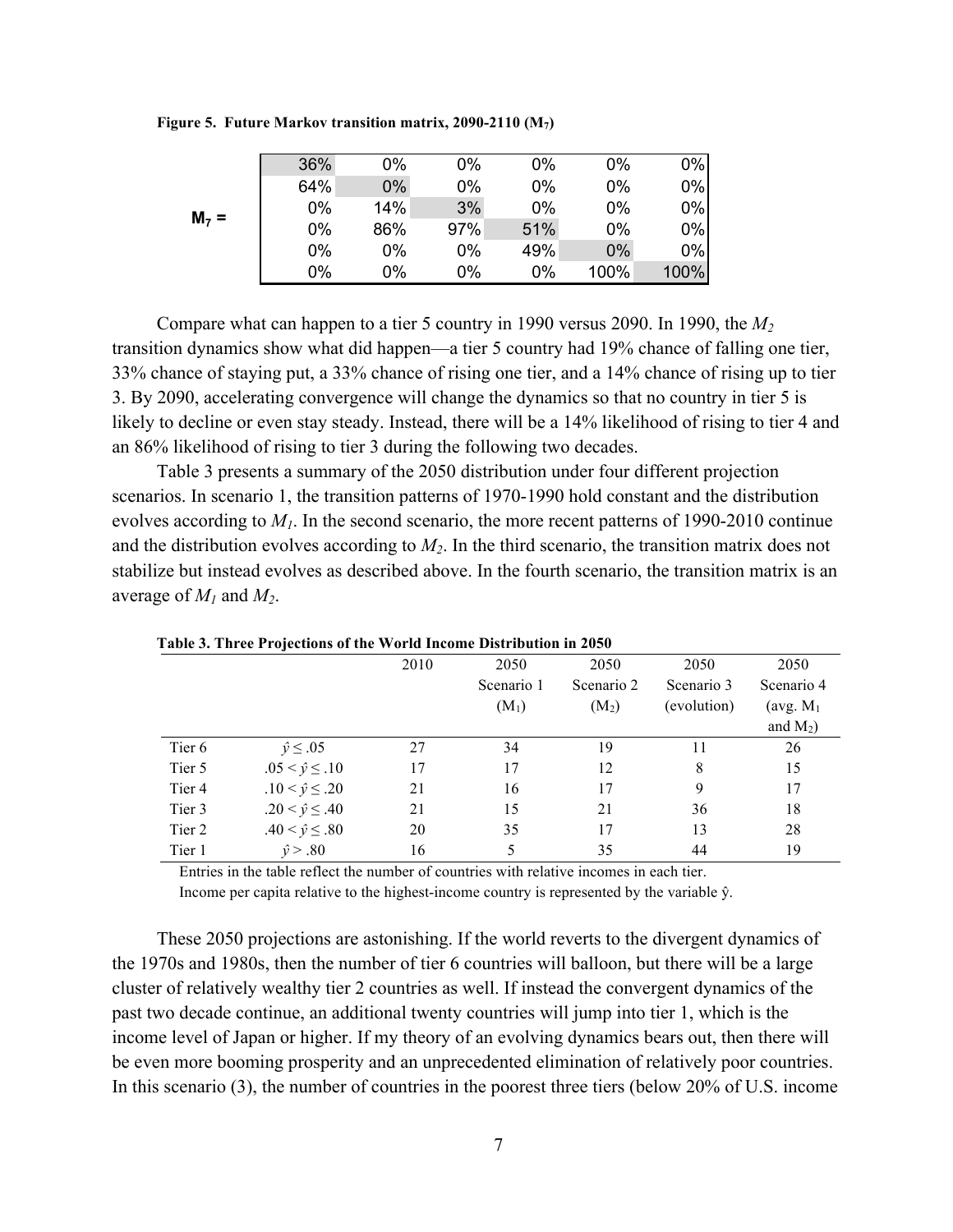per capita) will go from 65 in 2010 to 28 in 2050. More than half of the poorest countries in the world will catch up to the world's productivity frontier (PPF) some by jumping three tiers. If your instinct is that this kind of 4-decade catch-up is impossible, you are not thinking carefully about the countries that already made such leaps from 1970 to 2010. South Korea caught up from 9 percent of the PPF to 65 percent (tier 5 to 2), similar to Singapore, Hong Kong, and Malaysia. Taiwan rose from 23 to 78 percent, while Ireland grew from 39 to 85 percent.

Projecting the world income distribution in the future to 2110 under the evolving dynamics scenario, 89 of the 122 countries will have tier 1 per capita incomes, meaning incomes higher than 80 percent of the leading economy. If we assume a global slowdown with a PPF growth rate of just 1 percent per year, then average income in 2110 in the leading economy will be \$170,632. This means that average income per capita for the vast majority of countries will be above \$137,000 per year. The evolution of the world income distribution under this scenario is shown in figure 5.



**Figure 5. Evolving convergence dynamics across 122 countries** per capita income relative to the wealthiest economy in that year

Is this outcome realistic? There are plenty of good reasons to be skeptical, including the threats of environmental devastation, depletion of natural resources, and human conflict. However, the fastest decades of growth in the past century were marked by world wars and horrible genocides. The point is, there are always good reasons to be pessimistic, but the PWT data affirm a more optimistic outlook.

#### **3 Discussion**

If the income distribution dynamics of the past twenty years, represented by  $M_2$ , represent the new normal, then the world is in for many decades of rapid growth and convergence that will leave an impoverished minority of very few nations. This outcome makes sense even if civil war erupts at the same rate of recent decades, causing an unfortunate few countries at the cusp of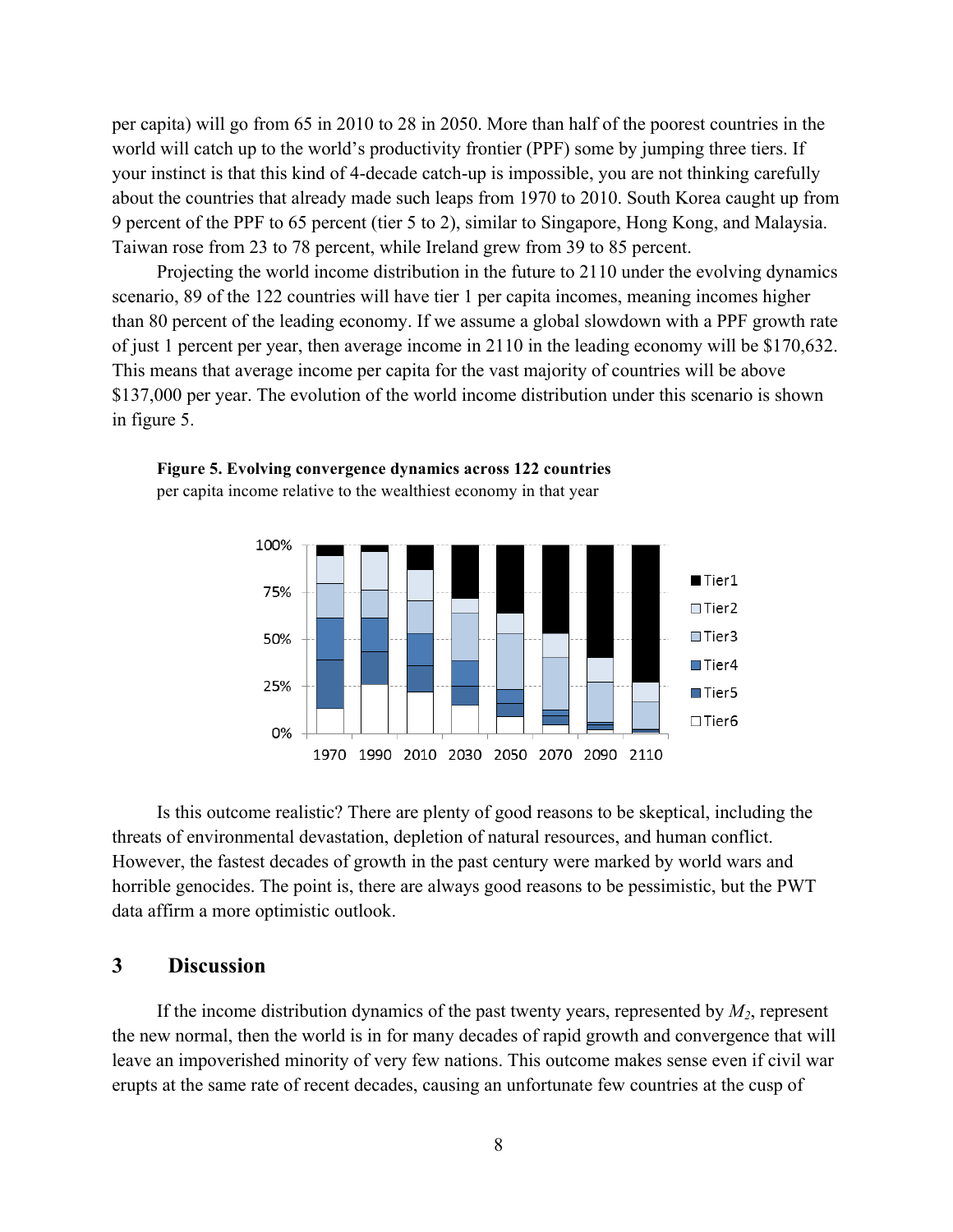modernization to fail. However, the dynamics of the past two decades imply many more countries will converge than diverge.

Presumably most skeptics believe the world is already falling back into the pattern of increasing inequality, the diverging twin-peaks  $M<sub>1</sub>$  dynamics of 1970-1990. This is possible, but what are the mechanics? Are industrializing economies reverting to agrarian subsistence? Is there an erosion of human capital, either in health or education levels? There was some concern that the Asian miracle went bust in 1997, but the bust itself was the illusion.

The alternative scenario is that economic growth and diffusion of productivity accelerate in the same way they did during the two periods documented above (1970-1990 and 1990-2010). The modern acceleration is real. Whether it will continue is unknown.

The case against acceleration is that it assumes something unrealistic. Why should we assume recent decades are indicative of future performance rather than an anomaly? The 1990s were an auspicious time of relative global peace and expanded trade. It was an era of the Internet's invention and the expansion of China. It seems just as likely that transition dynamics, like history, follow a random walk. Or, as Tyler Cowen puts it, perhaps all the "low hanging fruit" has been picked.

The accelerating expansion of prosperity surely seems difficult to accept psychologically, but the growth experience of the past 200 years would have also been difficult to accept as a forecast at almost any time along the way. The actual growth from 1810 to 1910 was unbelievable in 1810, as was the actual growth from 1910 to 1960 in 1910, or from 1960 to 2010 in 1960 (certainly from the perspective of any town in Asia or Africa). If any economist today were to go back in time to 1800 or 1900 and predict the realized income levels of the year 2000, we all know how such a prediction would be received by the leading minds of the day—with derision. Psychological hang-ups with conceptualizing growth are one thing, science and data are another.

The normal living standard for almost every human in history was around two dollars a day until about 1820. A centuries-long process of accumulating innovations enabled a few countries in Europe to experience an economic revolution. We think of it now as an industrial revolution, but what it did was enable masses of people in England to escape the trap imagined by Thomas Malthus in which productive surplus was outpaced by rising birth rates. Once that threshold was broken, productivity growth began to gallop and per capita income growth began to accelerate.

In quick time, historically speaking, other Western nations adopted the technologies and institutions that sparked Britain's surging economy. The great diffusion of productivity is still underway in our era. Indeed, the pattern of diffusion shows productivity growth radiating first to Europe (Britain's neighbors) and to English-speaking nations on other continents (Britain's colonies). With few exceptions, the productivity revolution is a one-way ticket. Countries recess in the business cycle, but they do not regress in a productivity cycle.

Robert Lucas (2000) captured this process with a hazard rate model that essentially uses the divergence of economies over the initial period as a driver of convergence in the later periods.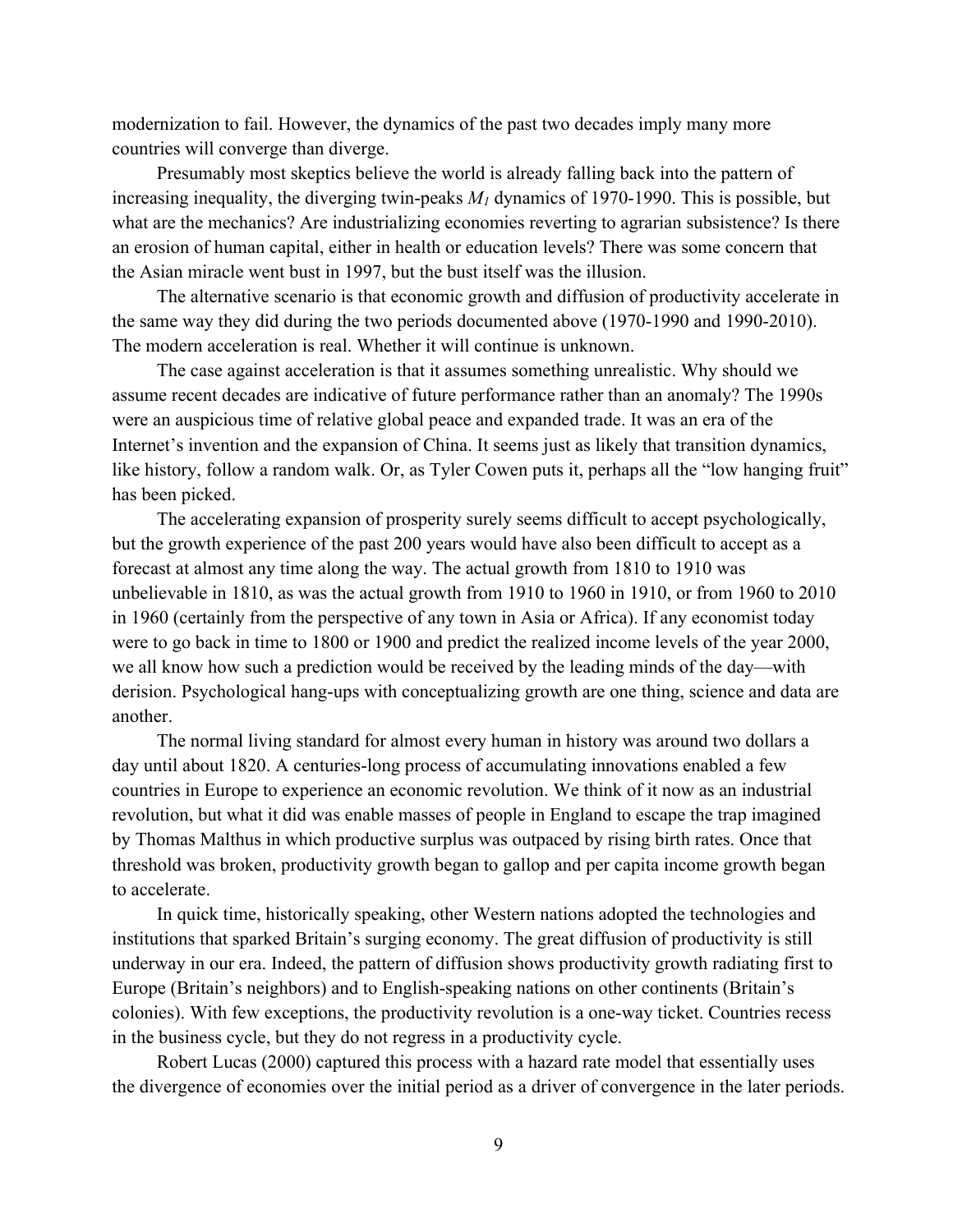Economists and historians documented growth and convergence clubs in the past half century, which describes how some regions such as Asia have experienced a near-simultaneous boom in growth rates while other regions such as Africa have experienced slow and now rebounding growth rates together.

One channel through which the Lucas model may be operating is the industrialization cycle. Country after country since 1950 has experienced a rapid industrialization, often fueled by foreign investment and most certainly by foreign trade, especially the export of manufactured good. Yet we also see that the industrialization phase is followed by a gradual and relative deindustrialization when the modern service economy displaces the relative (but not absolute) size of the manufacturing sector in total output. In short, the global economy is relentlessly hungry for inexpensive labor to work its manufacturing – textiles, raw materials, and Nike shoes. And it pays well, far above the Malthusian threshold. There is a human capital story that is common as well. First generation industrial workers tend to invest heavily in the human capital of the second generation, and the takeoff is complete.

These are the principal underlying forces driving the evolution of the world income distribution: industrial investment, globalization, and human capital investment. The divergence of the 1960-90 timeframe identified by Jones and others seems to be a snapshot of an incomplete diffusion of the productivity revolution. We know now that the postwar Japanese miracle was quickly mimicked by neighbors, first in northeast Asia and now in southern Asia. It did not take hold in Africa, and was arrested by populist dictatorships throughout Latin America. We also know that Soviet domination in Eastern Europe arrested economic development during the cold war era, and funded anti-market rulers in poor countries. After 1990, the productivity revolution embodied in the spread of global capitalism re-emerged as the walls, literally and figuratively, collapsed.

The downside of this story is that too many countries may be trying to grow so quickly that they tolerate what seem to be noneconomic externalities of pollution and corruption in the short term. They adopt fast-growth institutions which fall short of highest-income institutions (i.e., centrally planned industrialization versus entrepreneurism and free market financing). And in the end, national averages obscure the gross inequalities evident in many countries, which further obscures the human cost of unprecedented pollution levels in many fast-growth nations. All this might be true, but it hardly seems to support long-term pessimism.

### **4 Conclusion**

In this paper, I expand on the analysis of the world's evolving income distribution that was imagined by Danny Quah in 1993 and first explored by Chad Jones in 1997. I use new PWT data with a longer time series that allows us to see that the first stage of dynamics in 1970-1990 did not persist in the following two decades. The predicted 2010 distribution of twin peaks was not realized. To the contrary, I show that the world's income distribution has been converging to a single peak with successively higher income levels during every decade from 1960 to 2010.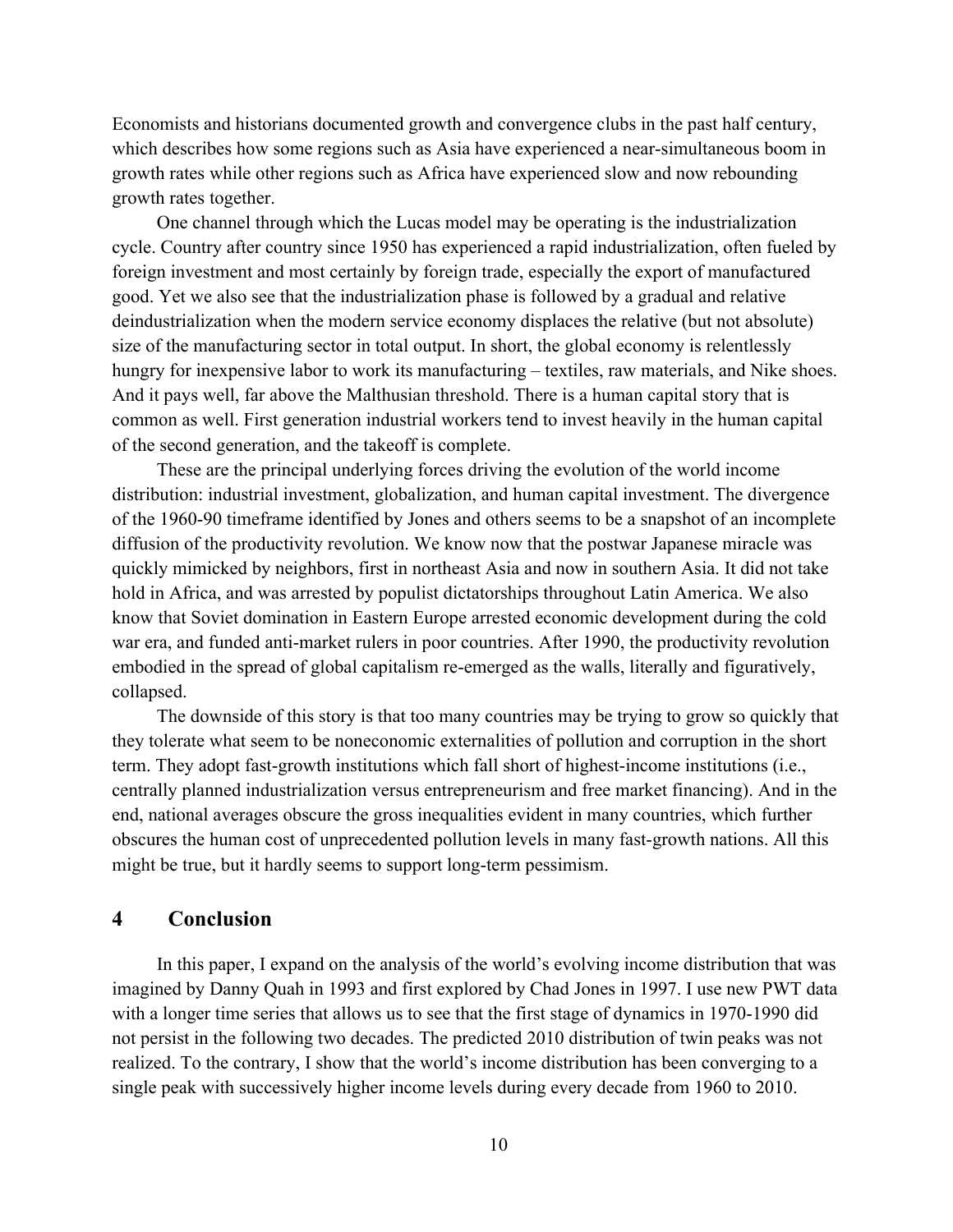The main part of the paper compares the change in transition dynamics in the two periods, 1970-1990 versus 1990-2010. I present a model of matrix evolution and use it to project future world income distributions. Unless the dynamics fully snap back to the divergent patterns of the Cold War era, future projections are astonishingly rosy.

Finally, I discussed some of the underlying global forces that may be generating the convergent data reported in the most recent years of the PWT. I would caution pessimists to consider that while the monumental measurement effort in the PWT is fraught with challenges, the most accurate years of measurement are the most recent ones. We should have more faith in the 1990-2010 transition dynamics than any other. That too is a reason to believe the rosy projections are more likely than pessimistic assumptions.

Whether poverty and chaos will indeed be trumped by the productivity revolution, only time will tell. Or time series.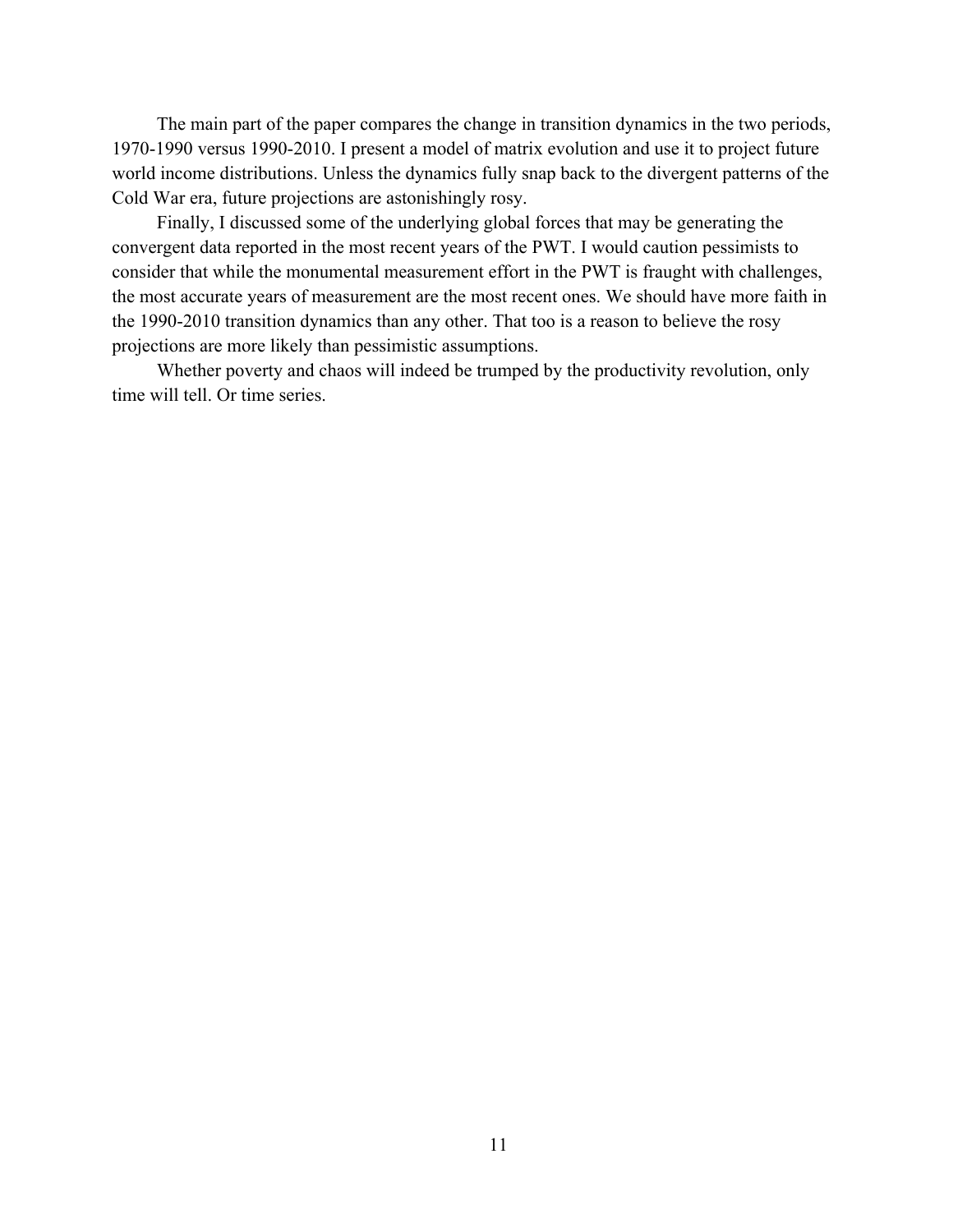# **5 REFERENCES**

- Abramovitz, Moses. "Catching up, forging ahead, and falling behind." *The Journal of Economic History* 46.02 (1986): 385-406.
- Baumol, William J. "Productivity growth, convergence, and welfare: what the long-run data show." *The American Economic Review* (1986): 1072-1085.
- Cowen, Tyler. *The Great Stagnation: How America ate all the low-hanging fruit of modern history, got sick, and will (eventually) feel better:* A Penguin eSpecial from Dutton. Penguin (2011).
- De Long, J.B. "Productivity growth, convergence, and welfare: Comment." *The American Economic Review* (1988): pp.1138-1154.
- Feenstra, Robert C., Robert Inklaar, and Marcel P Timmer. "The next generation of the Penn World Table." *American Economic Review* (2015): 3150-3182.
- Jones, Charles I. 1997. "On the Evolution of the World Income Distribution." *Journal of Economic Perspectives*, 11(3): 19-36.
- Lucas, Robert E. Jr. "Some Macroeconomics for the 21st Century." *Journal of Economic Perspectives* (2000): 14:1, 159-168.
- Parmeter, Christopher F. "The effect of measurement error on the estimated shape of the world distribution of income." *Economics Letters* 100.3 (2008): 373-376.
- Pritchett, Lant. "Divergence, Big Time." *The Journal of Economic Perspectives* (1997): 3-17.
- Sala-i-Martin, Xavier. "The world distribution of income: falling poverty and... convergence, period." *The Quarterly Journal of Economics* (2006): 351-397.
- Summers, Robert and Alan Heston. "The Penn World Table (Mark 5): An Expanded Set of International Comparisons, 1950-1988," *Quarterly Journal of Economics* (1991): 106(2), pp. 327-368.
- Quah, Danny. "Empirical cross-section dynamics in economic growth." *European Economic Review* 37.2 (1993): 426-434.
- \_\_\_ "Twin Peaks: Growth and Convergence in Models of Distribution Dynamics," *Economic Journal* (July 1996): 106, 1045–55.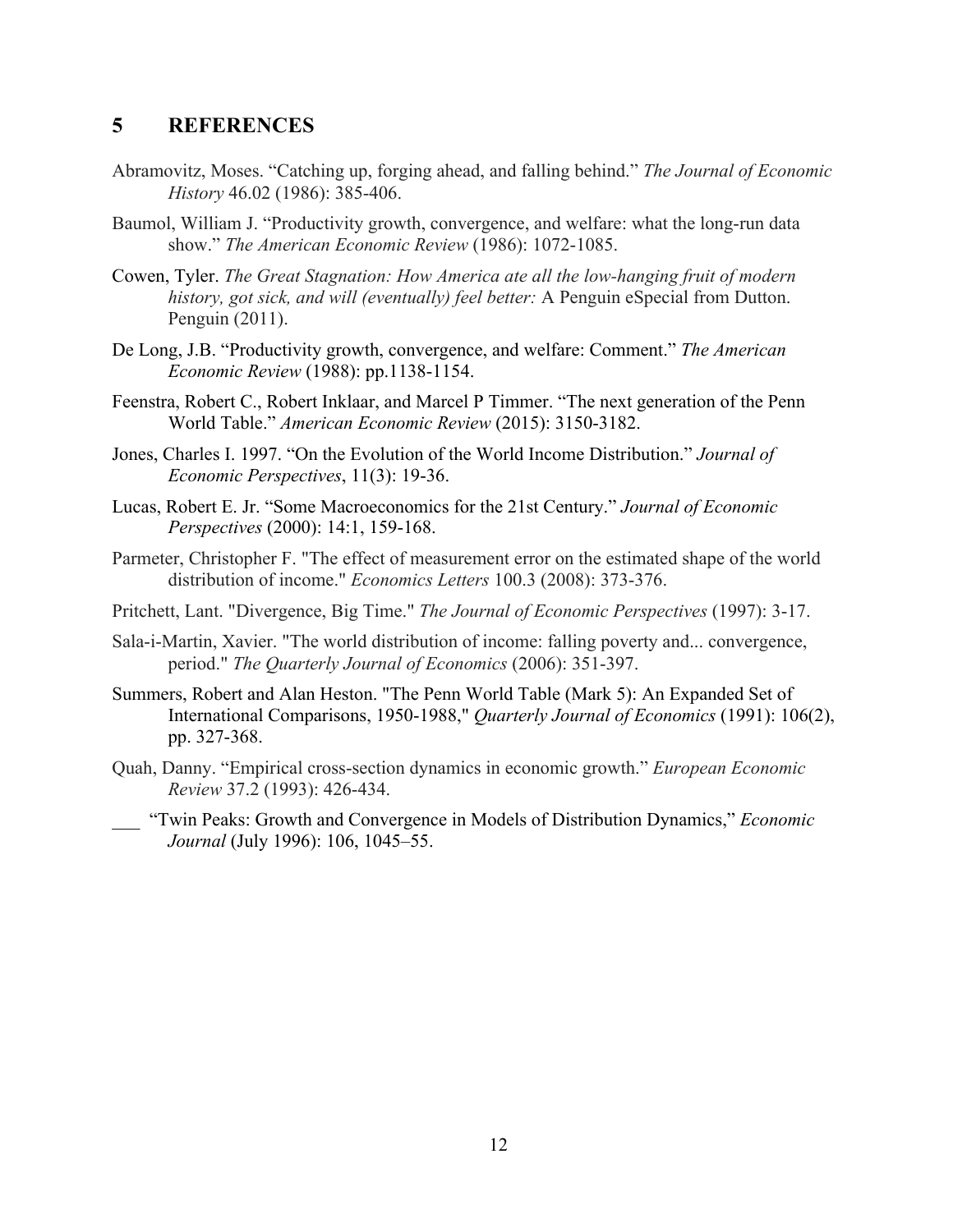# **6 Additional Figures for Discussion**

# **Figure 6. World income distribution under four treatments (with and without population weighting country observations, with and without log values of income per capita).**



C. Relative log incomes (N=122) D. Relative log incomes, pop. weight  $(N=122)^1$ 



<sup>&</sup>lt;sup>1</sup> STATA code is : twoway kdensity yl2010 [fweight = p2010], bwidth(0.04) || kdensity yl1990 [fweight = p1990], bwidth $(0.04)$  || kdensity yl1970 [fweight = p1970], bwidth $(0.04)$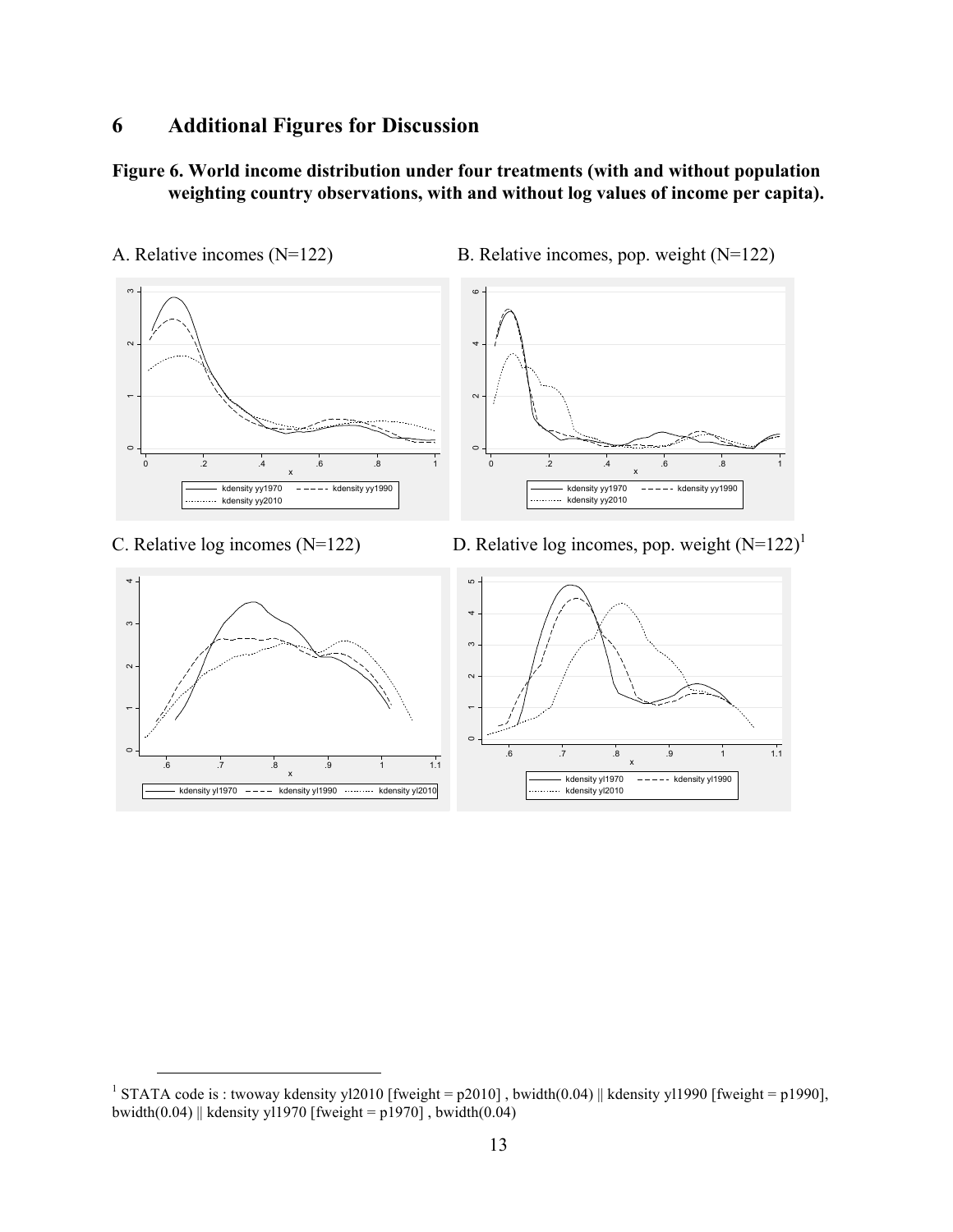#### **Figure 7. World income distribution with shorter time panels.**



A. Log income per capita 1960-2010, population weight  $(N=106)^2$ 

B. Relative log incomes 1960-2010, population weight (N=106)



C. Relative log incomes 1950-2010, population weight (N=53)



<sup>&</sup>lt;sup>2</sup> twoway kdensity log2010 [fweight = p2010], bwidth(0.15) || kdensity log2000 [fweight = p2000], bwidth(0.15) || kdensity log1990 [fweight = p1990], bwidth $(0.15)$  || kdensity log1980 [fweight = p1980], bwidth $(0.15)$  || kdensity log1970 [fweight = p1970], bwidth $(0.15)$  || kdensity log1960 [fweight = p1960], bwidth $(0.15)$